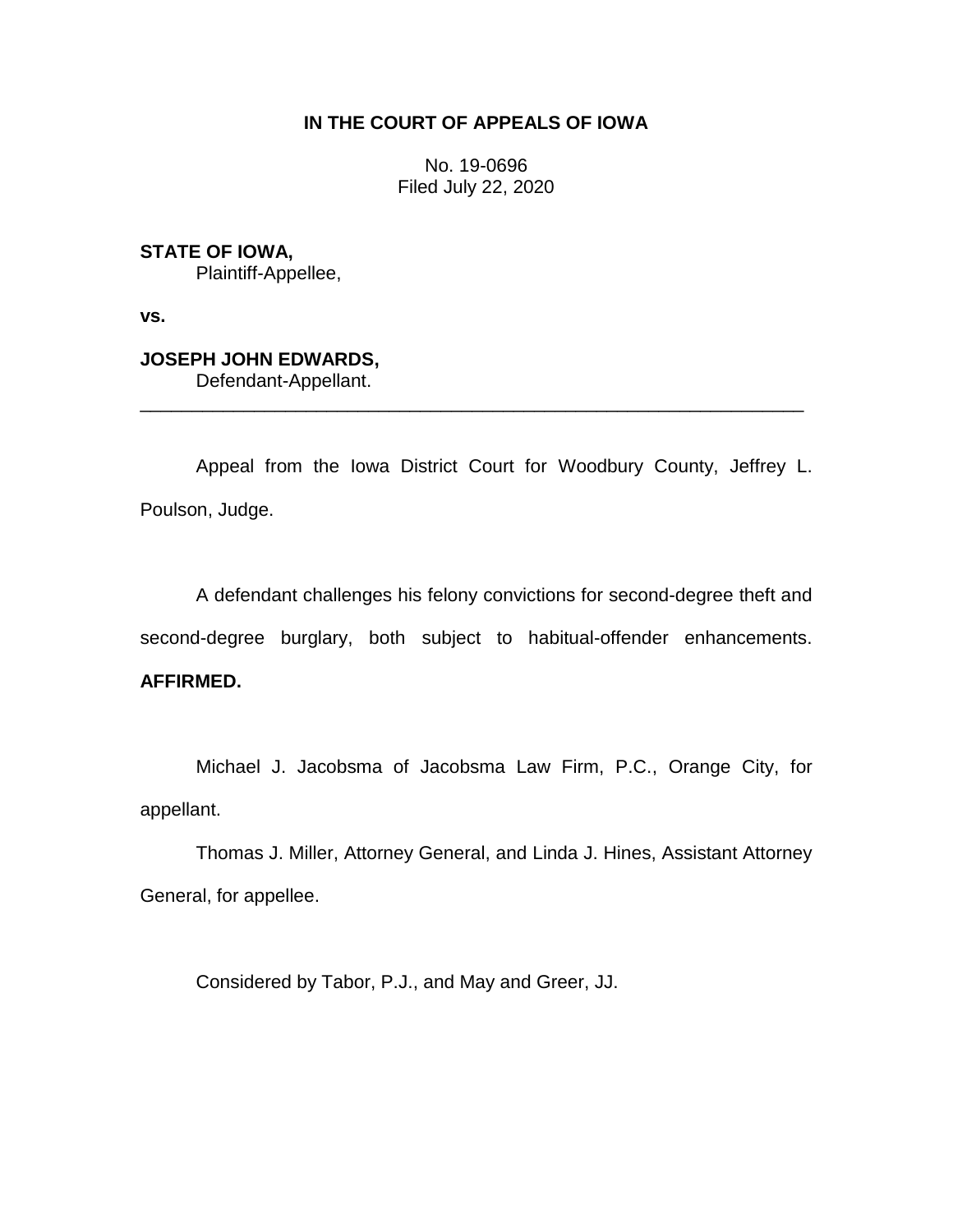## **TABOR, Presiding Judge.**

Facing thirteen charges, including ten felonies, Joseph Edwards struck a bargain with the State. He agreed to plead guilty to theft in the second degree and burglary in the second degree, both enhanced because he was a habitual offender. In return, the State would dismiss the other eleven counts. The court accepted the guilty pleas and imposed concurrent sentences not to exceed fifteen years. Edwards now contends his attorney failed to ensure the plea-taking court explained the nature of the habitual-offender enhancement. Edwards also alleges his counsel allowed him to plead guilty when the record did not reveal a factual basis for his prior convictions. After examining what is required of the district court in the prior-conviction colloquy, we find the court substantially complied in this case. Thus, counsel did not breach an essential duty. Finding Edwards cannot show he was denied effective assistance of counsel, we affirm his convictions.

#### **I. Facts and Prior Proceedings**

In October 2018, Edwards asked M.A., a former co-worker, to cash two checks, totaling \$1587.68, through M.A.'s bank account. M.A. deposited the checks and withdrew cash from the ATM for Edwards. But the checks did not clear. Later that month, Edwards broke into his cousin's house and stole her MacBook computer.

For these acts, the State charged him with second-degree theft, a class "D" felony, in violation of Iowa Code section 714.2(2) (2018), and second-degree burglary, a class "C" felony, in violation of Iowa Code section 713.5(2). The State added habitual-offender enhancements to both felonies. *See* Iowa Code § 902.8. The trial information included eleven other theft and forgery charges, which the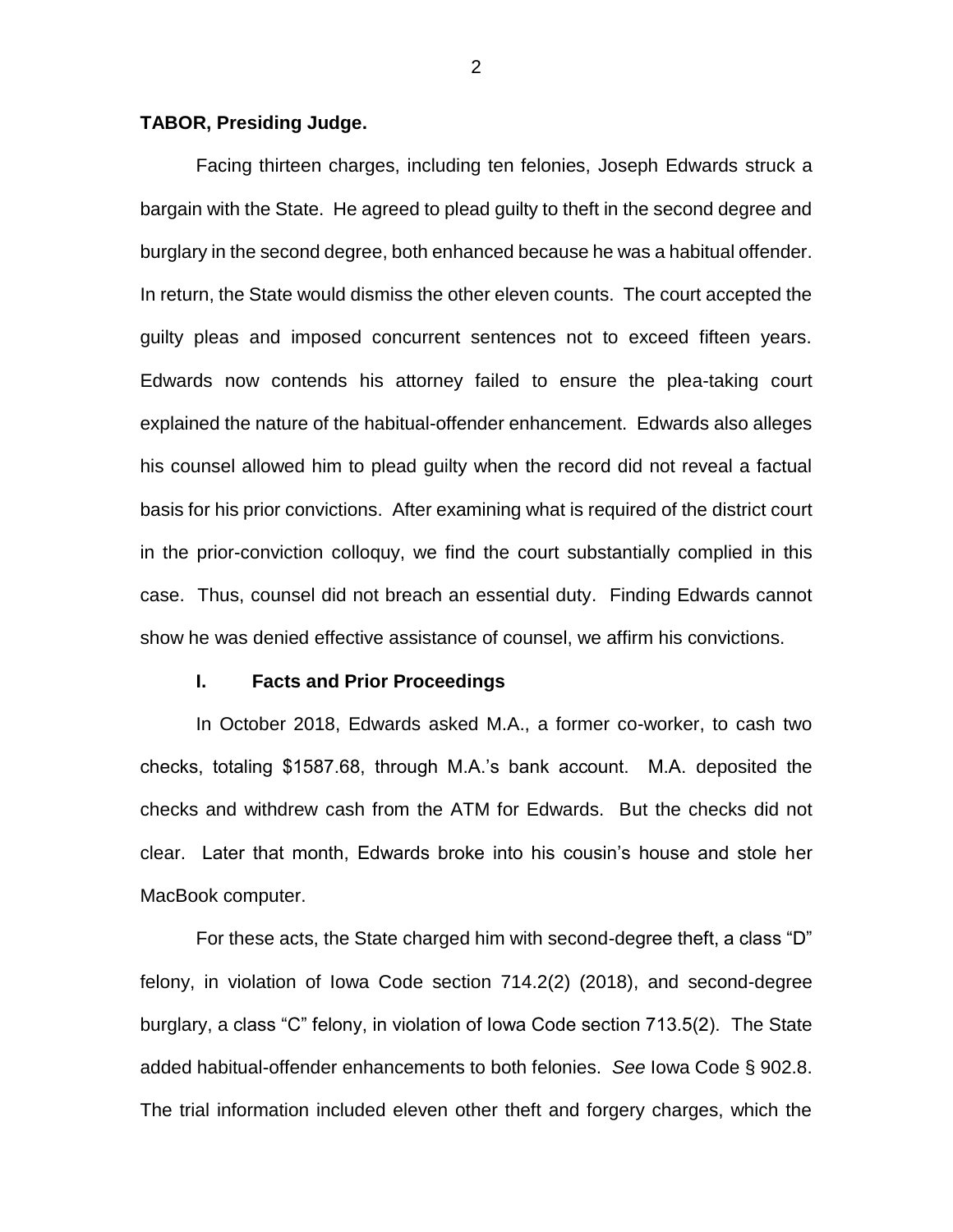State agreed to dismiss as part of the plea bargain. To execute that bargain, Edwards signed a written plea agreement and acknowledged the minutes of testimony described his actions. The minutes listed the Woodbury County clerk of court, who was expected to testify that she is in charge of court records, including the files showing Edwards's prior felony convictions.

At his February 2019 plea hearing, Edwards admitted the factual basis for the two current offenses. As for the habitual-offender allegation, Edwards had this exchange with the court:

THE COURT: And do you have two prior felony convictions? THE DEFENDANT: Two? Yes. Yep.

Q.: Are you the same person as the defendant in Woodbury County criminal number FECR055349 on a charge of forgery with a conviction date of May 11, 2011? A.: Yes, sir.

Q.: And are you the same person as the defendant convicted in Woodbury County criminal number FECR053054 on a charge of forgery and a conviction date of October 18, 2005? A.: Yes, Your Honor.

The court accepted Edwards's guilty pleas as "intelligently, voluntarily, and knowingly made." The court then advised Edwards that if he wanted to raise any "alleged defects or mistakes" in "any appeal to the Iowa Supreme Court" he would need to first timely move in arrest of judgment. Edwards did not move in arrest of judgment.

At sentencing, the court imposed two indeterminate fifteen-year sentences, to run concurrent to each other, but consecutive to a separate fifteen-year term Edwards faced for a probation violation. Edwards now appeals. He recognizes that because he did not move in arrest of judgment in the district court, he must raise his appellate claims through ineffective assistance of counsel. *See State v. Rodriguez*, 804 N.W.2d 844, 848 (Iowa 2011).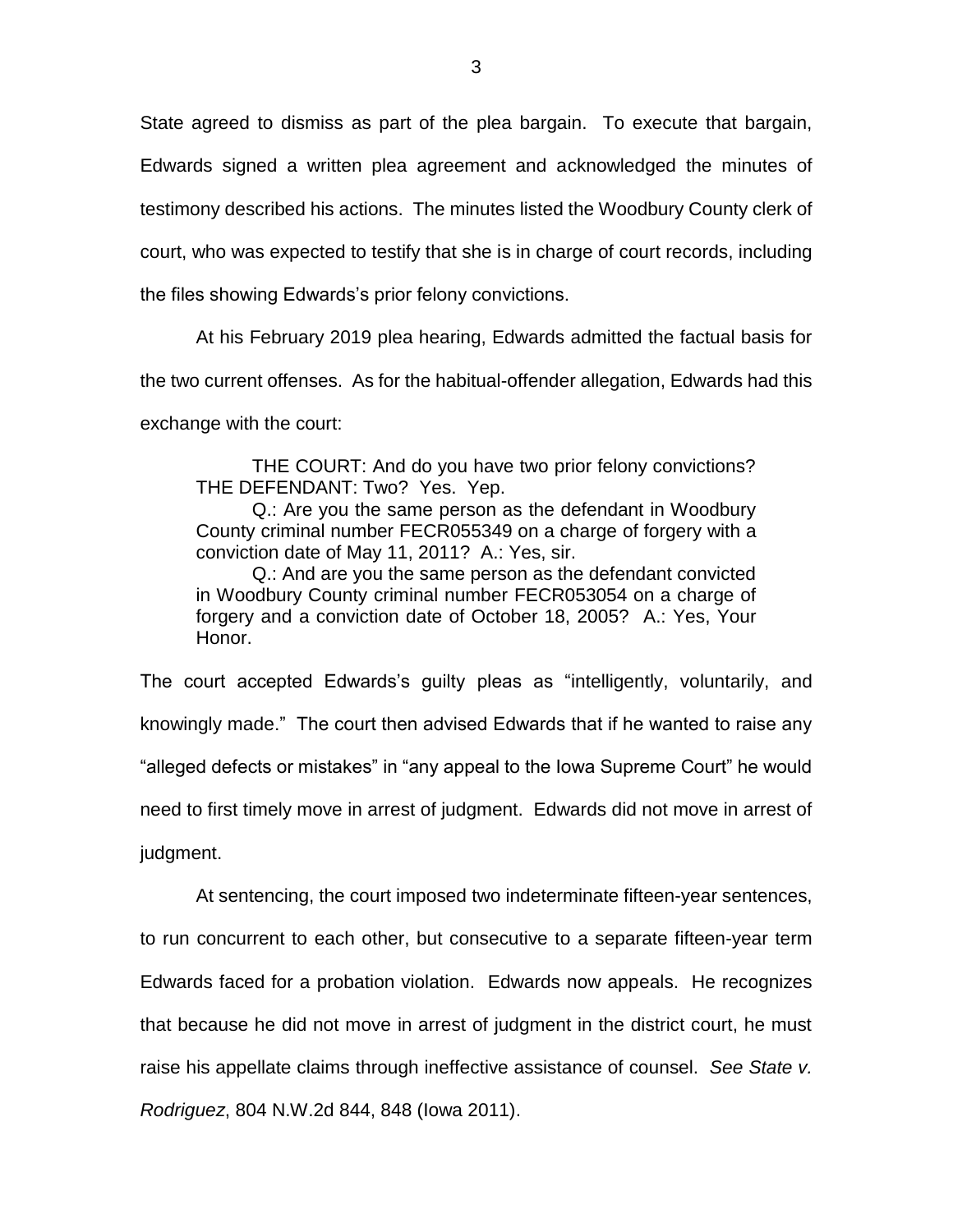## **II. Scope and Standards of Review**

We review de novo Edwards's claim of ineffective assistance in the handling of his guilty pleas. *See State v. Kuhse*, 937 N.W.2d 622, 627 (Iowa 2020).<sup>1</sup> We generally preserve such claims for postconviction proceedings unless we find a satisfactory record to review. *Rodriguez*, 804 N.W.2d at 848. Here, the record accommodates resolution on direct appeal.

## **III. Analysis**

 $\overline{a}$ 

The "blueprint" for taking guilty pleas appears in Iowa Rule of Criminal Procedure 2.8(2)(b). *State v. Myers*, 653 N.W.2d 574, 577 (Iowa 2002). For felonies, the district court must conduct an in-court colloquy to satisfy that rule. *State v. Moore*, 638 N.W.2d 735, 738–39 (Iowa 2002) (requiring "literal compliance" with the requirement that the court personally address defendant on the record). Shortcutting that personal exchange may be cause for reversal. *Id*. at 739. But even in felony cases, we measure the information provided for substantial compliance. *Myers*, 653 N.W.2d at 577–78.

The colloquy here, according to Edwards, lacked sufficient information about the habitual-offender allegations. He contends his attorney was ineffective in not holding the plea-taking court to the mandates of *State v. Harrington*, 893 N.W.2d 36, 45–46 (Iowa 2017), which analyzed Iowa Rule of Criminal

<sup>&</sup>lt;sup>1</sup> The legislature amended Iowa Code section 814.6 to prohibit most appeals from guilty pleas. *See* 2019 Iowa Acts ch. 140, § 28. That same legislation amended section 814.7 to bar appellate courts from deciding claims of ineffective assistance of counsel on direct appeal. *See id.* § 31. But these provisions do not apply to judgments entered before July 1, 2019. *See State v. Macke*, 933 N.W.2d 226, 228 (Iowa 2019). Because the court entered judgment here in April 2019, we may consider Edwards's ineffective-assistance claims on direct appeal if the record is adequate. *See Kuhse*, 937 N.W.2d at 627.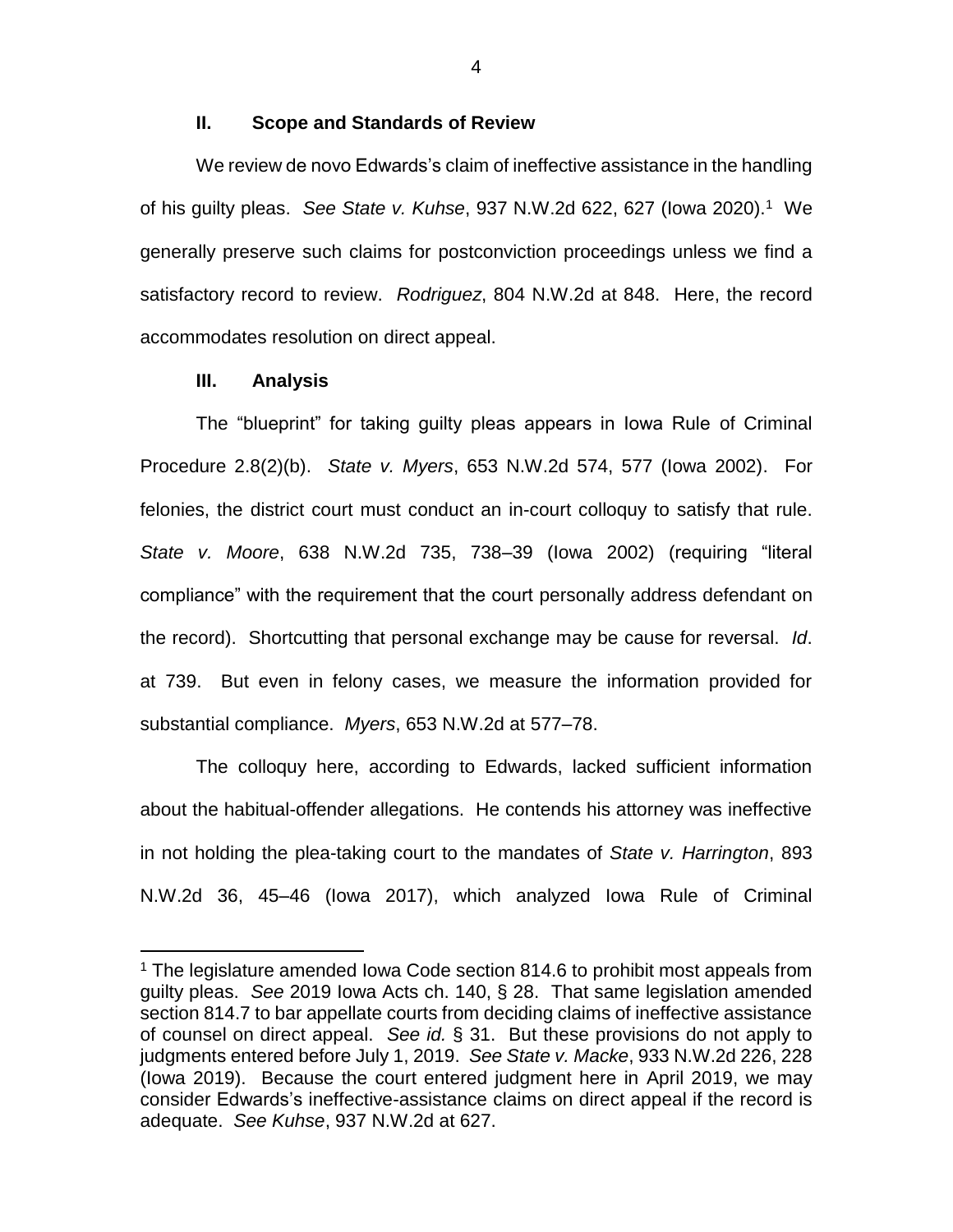Procedure 2.19(9). In particular, Edwards asserts the court failed to inform him of the "nature of the habitual offender charge" and failed to ensure a factual basis supported his admission to the prior felony convictions.

To succeed on his ineffective-assistance claim, Edwards must show (1) counsel's performance fell below prevailing professional norms and (2) the faulty performance prejudiced his case. *See Strickland v. Washington*, 466 U.S. 668, 687 (1984). We presume counsel performed competently unless Edwards proves otherwise by a preponderance of the evidence. *See State v. Doolin*, 942 N.W.2d 500, 507 (Iowa 2020). Normally, in the guilty-plea context, the prejudice standard requires defendants to show a reasonable probability exists that, but for counsel's omissions, they would not have pleaded guilty and would have insisted on going to trial. *State v. Petty*, 925 N.W.2d 190, 196 (Iowa 2019). But if counsel allows a client to plead guilty to a charge for which no factual basis exists, prejudice is inherent. *State v. Ross*, 941 N.W.2d 341, 346 (Iowa 2020).

Focusing on his claim that counsel allowed him to plead guilty without a factual basis for the prior offenses, Edwards asserts we can presume prejudice. *See State v. Hack*, 545 N.W.2d 262, 263 (Iowa 1996). Thus nowhere in his appellant's brief does he claim that but for counsel's errors he would not have pleaded guilty and would have insisted on going to trial on all thirteen counts.

Defending the plea process, the State contends Edwards cannot show prejudice because he "does not assert that he does not have two felony convictions or that either of his felony convictions were obtained without the assistance of counsel or a knowing waiver of counsel. Therefore, it is difficult to establish any reason why Edwards would reject a generous plea offer."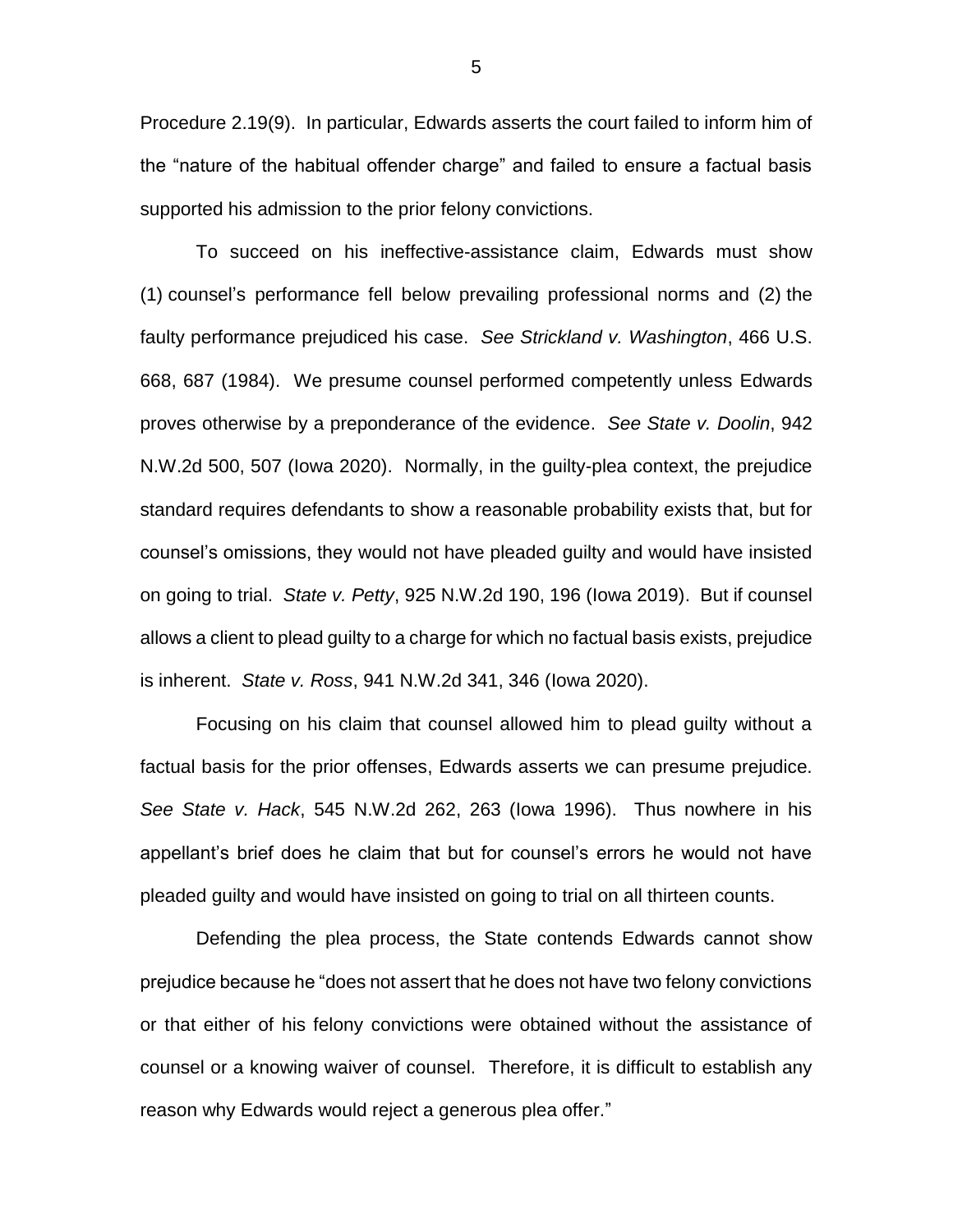Before wading into the parties' dispute over the prejudice standard, we step back to see if plea counsel's performance fell below professional norms. Did counsel have a duty to insist the plea-taking court follow the rule 2.19(9) habitualoffender inquiry crafted in *Harrington*? *See* 893 N.W.2d at 45–47.

Distinct from the guilty-plea colloquy in rule 2.8(2)(b), rule 2.19(9) governs the trial of questions involving prior convictions. The latter rule describes the options for an offender facing increased punishment based on one or more prior convictions. Iowa R. Crim. P. 2.19(9). The offender exercises those options "[a]fter conviction of the primary or current offense, but prior to pronouncement of sentence." *Id.* The options include admitting or denying "that the offender is the person previously convicted, or that the offender was not represented by counsel and did not waive counsel." *Id.* Under that rule, if the offender denies being the person previously convicted, they are entitled to a jury trial on the question of identity. *Id.* But no jury trial is available on the issue of legal representation for the prior offenses. *Id*.; *see Harrington*, 893 N.W.2d at 46. Those objections are heard and determined by the court. Iowa R. Crim. P. 2.19(9); *see Harrington*, 893 N.W.2d at 46. And according to the rule, the offender must assert those objections "prior to trial of the substantive offense in the manner presented in rule 2.11." Iowa R. Crim. P. 2.19(9).

When offenders take the first option—affirming both identity and representation or waiver of counsel for the prior convictions—the court must engage in a colloquy to safeguard the voluntary and intelligent nature of those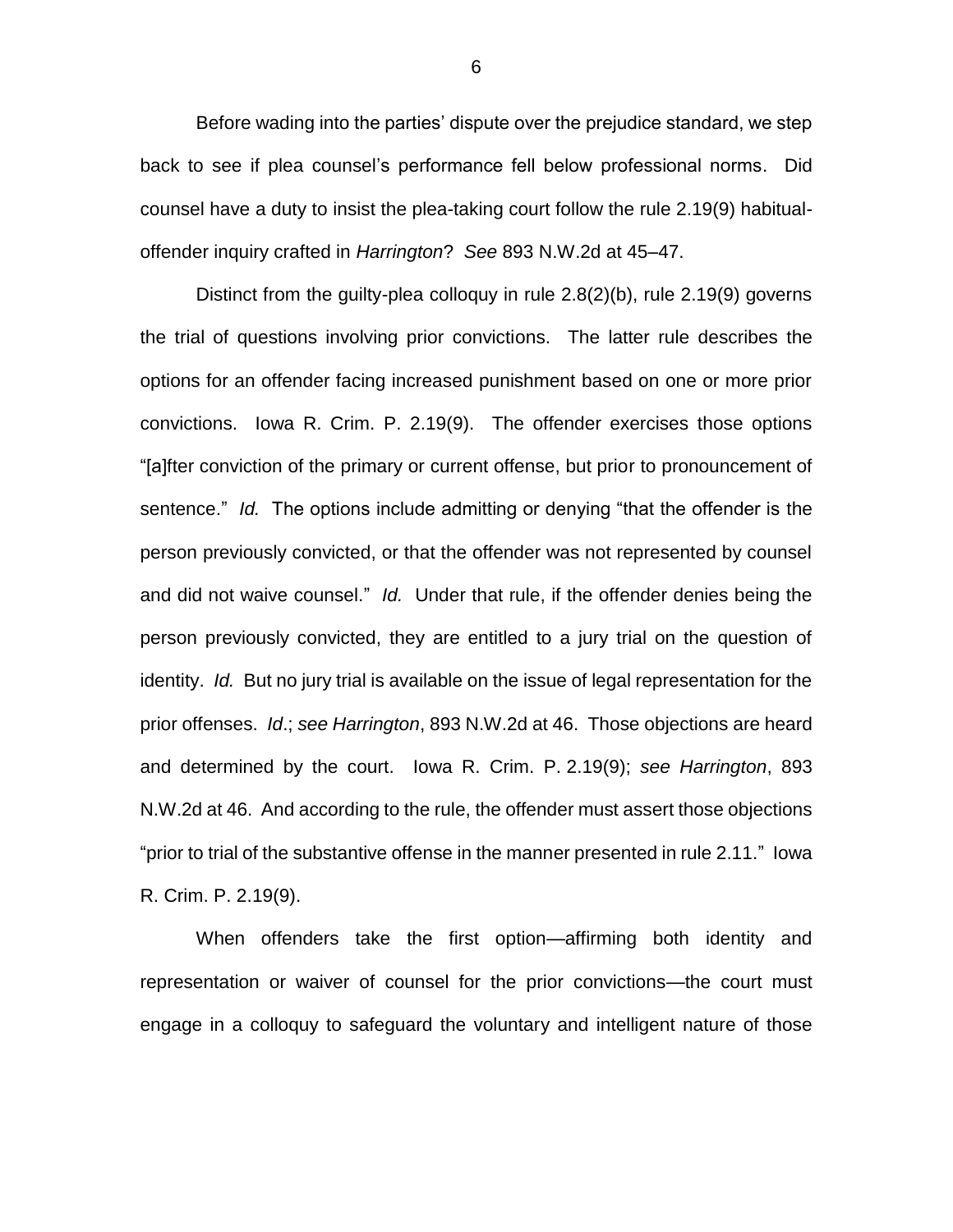admissions. *Harrington*, 893 N.W.2d at 47. The *Harrington* majority developed this five-step protocol. 2 *Id*. at 45–46.

- 1. The court must inform the offender of "the nature of the habitual offender charge" and the resulting sentence under section 902.8. *Id*. at 45. *Harrington* required the court to "inform the offender that these prior felony convictions are only valid if obtained when the offender was represented by counsel or knowingly and voluntarily waived the right to counsel." *Id.* The court directed that "as part of this process, the court must also make sure a factual basis exists to support the admission to the prior convictions." *Id*. at 45–46.
- 2. "[T]he court must inform the offender of the maximum possible punishment of the habitual offender enhancement, including mandatory minimum punishment." *Id*. at 46.
- 3. The court must inform the offender of the trial rights enumerated in Iowa Rule of Criminal Procedure 2.8(2)(b)(4). *Id*. (*Harrington* clarified that offenders have the right to a jury trial on identity but not on the claim they were not represented by counsel nor validly waived counsel. *Id.*)
- 4. The court must inform the offender that by admitting the prior convictions, they lose the right to a trial. *Id.* And the court must inform the offender that the State need not prove the prior convictions were entered with counsel unless the offender raises that claim. *Id.*

 $2$  Two dissenting justices believed any changes to the habitual-offender colloquy should be accomplished "through amendments to Iowa Rule of Criminal Procedure 2.19(9), with public notice and opportunity for comment." *Harrington*, 893 N.W.2d at 48 (Mansfield, J., dissenting).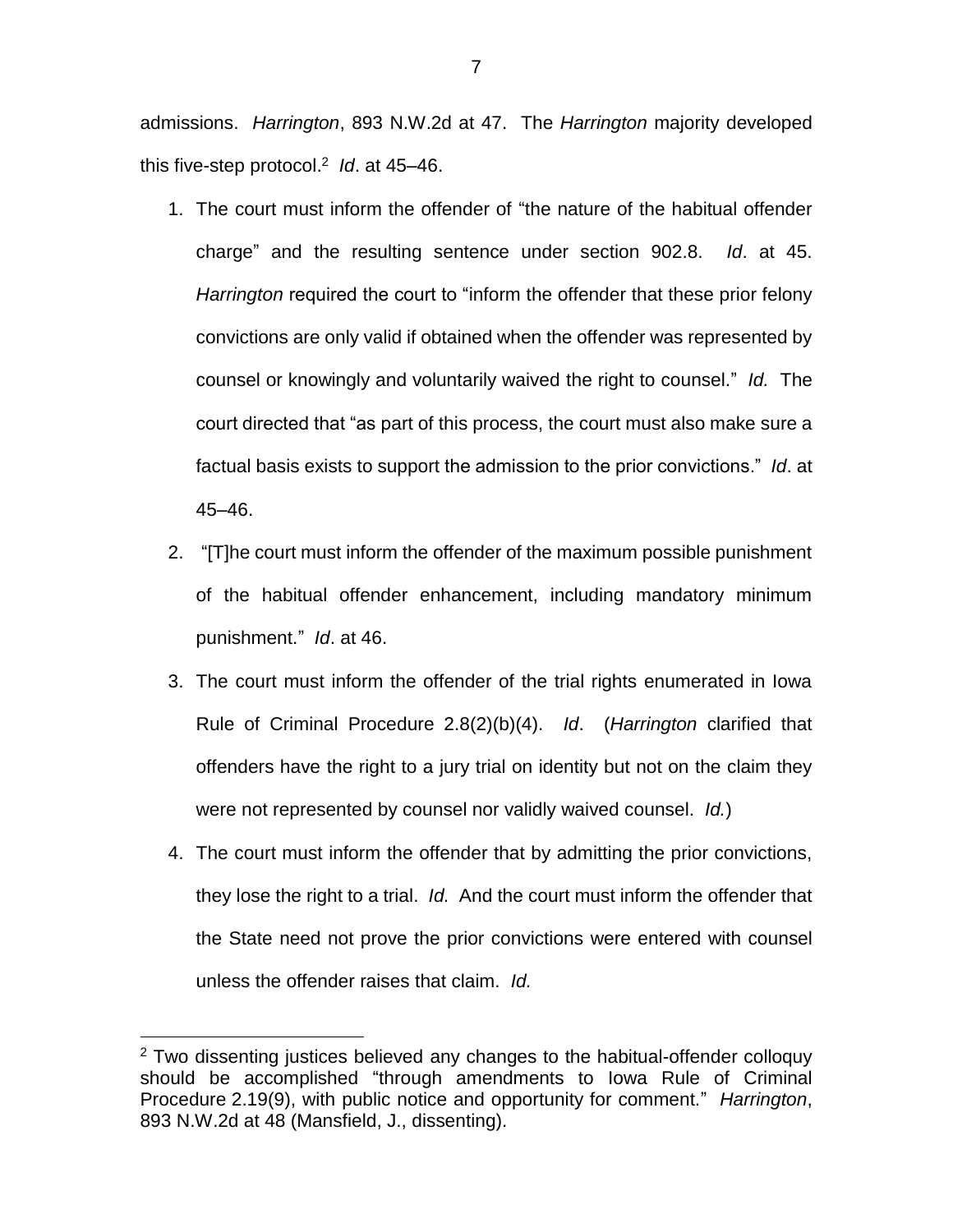5. Finally, the court must inform the offender that any defects in the habitual offender proceedings must be raised in a motion in arrest of judgment or they are precluded on appeal. *Id*.

Edwards cites no case, and we find none, holding counsel has a duty to guarantee the district court follows the *Harrington* colloquy when a client is pleading guilty as a recidivist.<sup>3</sup> That said, the plea-taking court largely followed the above protocol because the *Harrington* majority borrowed the steps from rule 2.8(2)(b). *See* 893 N.W.2d at 45–46. For instance, the court informed Edwards of the maximum and mandatory-minimum punishments under section 902.8. Likewise, the court detailed the trial rights Edwards was giving up and the necessity of moving in arrest of judgment.

Yet Edwards eyes two gaps. He claims (1) counsel should have insisted the court better inform him about the nature of the habitual-offender enhancement and (2) counsel mistakenly allowed Edwards to plead guilty when the court did not tell him the prior felony convictions were invalid if obtained in violation of his right to legal representation. Without that information, Edwards contends the colloquy did not satisfy the "literal" compliance standard for felony pleas. *See Moore*, 638 N.W.2d at 738. But as explained above, the applicable standard is substantial compliance. *See State v. Loye*, 670 N.W.2d 141, 151 (Iowa 2003). When applying that standard to the requirement that the accused appreciate the nature of the charges against him, our supreme court has held that trial courts need not explain

<sup>3</sup> Even if a future case did apply *Harrington* to guilty pleas where the charge is enhanced based on prior offenses, competent representation does not mean an attorney must be a "crystal gazer" who can predict changes in established law. *See State v. Schoelerman,* 315 N.W.2d 67, 74 (Iowa 1982).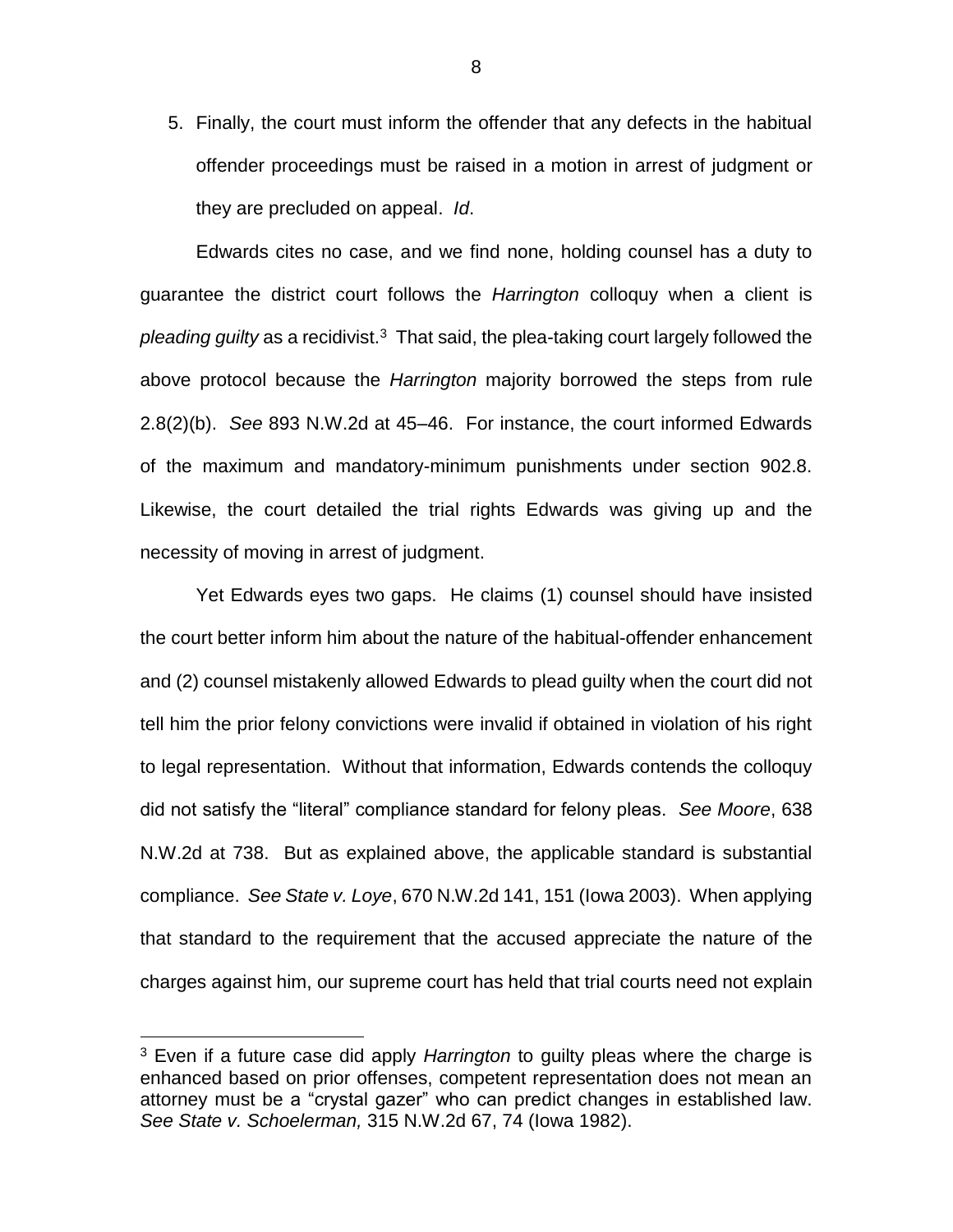every element of a crime if it is "apparent in the circumstances the defendant understood the nature of the charge." *Id*. (citation omitted).

We start with the nature of the habitual-offender enhancement. The written plea agreement explained that Edwards was pleading guilty to both offenses as a habitual offender. By initialing next to the final element of both offenses, he stipulated to having two prior felony convictions. *See* Iowa Code § 902.8. The plea agreement set out the dates and case numbers of those prior forgery convictions. At the plea hearing, the court asked the prosecutor to present the "essential terms of the plea agreement." The State did so, citing the habitualoffender charges. Edwards told the court he signed and understood the plea agreement. And Edwards assured the court he was aware of his criminal charges from the trial information and minutes of evidence. Edwards was in his mid-forties and had completed a GED. The record also shows Edwards pleaded guilty in 2018 to two other forgery cases, also as a habitual offender facing a fifteen-year sentence under section 902.9(1)(c). These facts leave little doubt Edwards understood the nature of the habitual-offender enhancement. *See Loye*, 870 N.W.2d at 151.

Next we turn to Edwards's claim that counsel allowed him to plead guilty without the court establishing that a factual basis existed for the habitual-offender enhancements. This claim lays bare the tricky question whether the "factual basis" for the prior felony convictions requires an admission by the defendant or some other source in the record verifying that the offender was represented by counsel, or knowingly and voluntarily waived the right to counsel, for those predicate offenses. *See Harrington*, 893 N.W.2d at 46–47 (mandating court "make sure a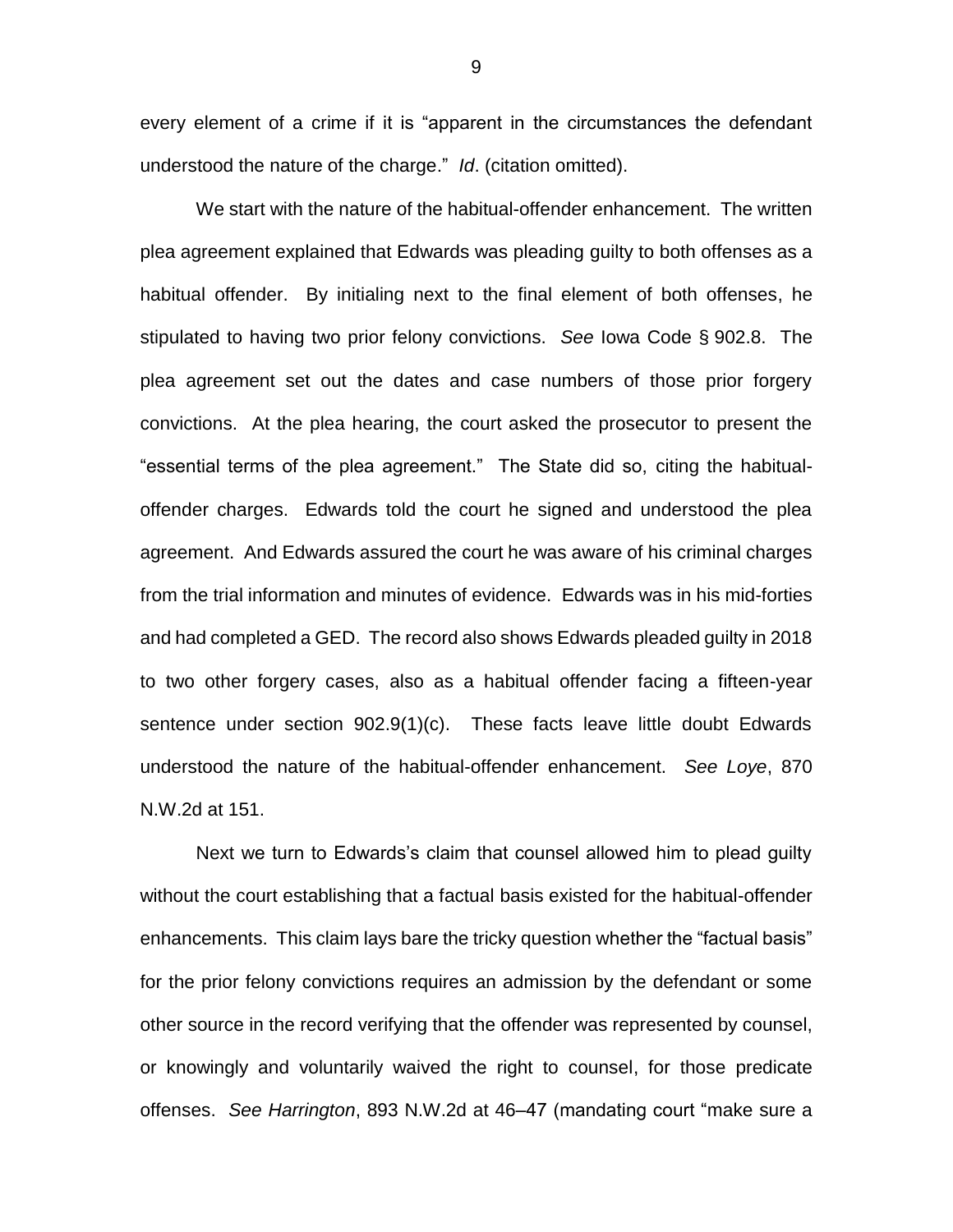factual basis exists to support the admission to the prior convictions" as part of the rule 2.19(9) process, but not specifying how that should be accomplished).

To safeguard accuracy, before entering judgment, the district court must satisfy itself that there is a factual basis for a guilty plea. *See State v. Sanders*, 309 N.W.2d 144, 145 (Iowa Ct. App. 1981). Judges generally meet that requirement by asking defendants themselves what they did. *See Ryan v. Iowa State Penitentiary, Ft. Madison*, 218 N.W.2d 616, 618 (Iowa 1974). That is not to say judges must "wring from defendant a detailed confession satisfying each element of the offense charged." *See State v. Hansen*, 221 N.W.2d 274, 276 (Iowa 1974); *see also State v. Finney*, 834 N.W.2d 46, 62 (Iowa 2013) ("Our cases do not require that the district court have before it evidence that the crime was committed beyond a reasonable doubt, but only that there be a factual basis to support the charge."). For guilty pleas, a factual basis fills the void that would be satisfied by jury findings at trial. *See*, *e.g.*, *Finney*, 834 N.W.2d at 62 (holding factual-basis satisfied when minutes of testimony provided sufficient evidence from which a jury could have inferred the elements of the offense).

From that overarching purpose for requiring a factual basis, we narrow our focus to Edwards's admission to the prior convictions. When asked by the court at the plea hearing, Edwards verified he was the same person as the defendant convicted of felonies in 2005 and 2011. The court also asked Edwards if the minutes "accurately reflect[ed]" his involvement in the case. He said they did. The minutes included the expected testimony of the clerk of court, who maintained the records documenting those felony convictions. True, the minutes did not state whether the clerk's files showed Edwards had counsel or validly waived counsel.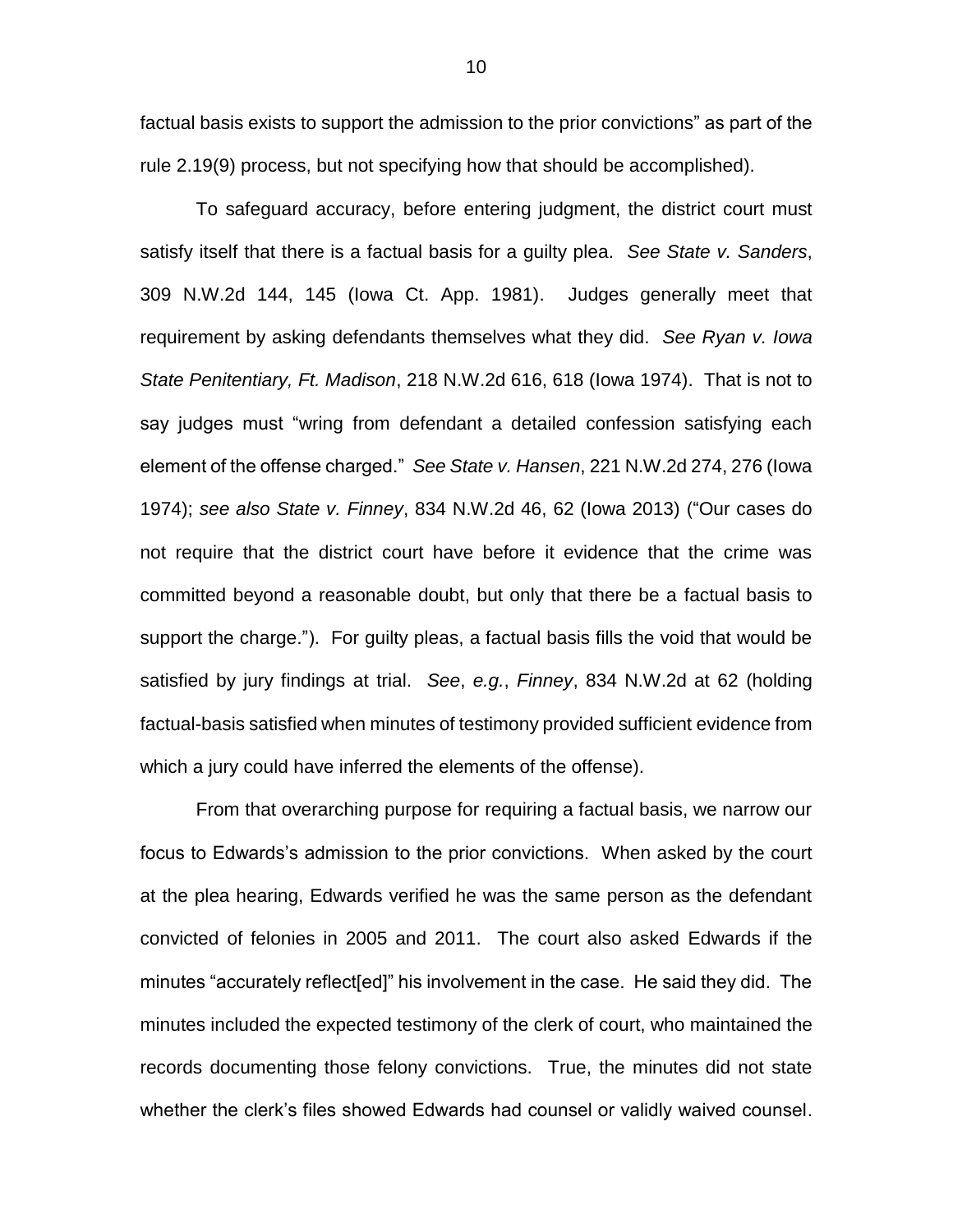Even so, "[n]ormally, the records of the prior convictions supply the evidence needed for the court to decide if the *Gideon* standard[4] was met." *See Harrington*, 893 N.W.2d at 47. And even if those records were silent as to whether Edwards had counsel, the onus is on him to "first introduce evidence tending to show that he was not in fact so represented." *See id*. at 47–48. Only then does the burden shift to the State to show "by a fair preponderance of the evidence" that Edwards was represented for his prior convictions. *See id*. at 48 (quoting *State v. Cameron*, 167 N.W.2d 689, 694 (Iowa 1969)).

After carefully reading *Harrington*, we conclude any objection that Edwards was not represented by counsel or did not validly waive counsel for the prior offenses is not a proper challenge to the factual basis for these guilty pleas. Why? Because it is not a fact determination for a jury.<sup>5</sup> *See Finney*, 834 N.W.2d at 62. Rather, it is a legal objection that even under rule 2.19(9) must be asserted in the form of a pretrial motion to the court. *See* Iowa R. Crim. P. 2.11.<sup>6</sup>

Because the plea record established that Edwards was the same person as committed the prior felonies, a factual basis existed for the habitual-offender

<sup>4</sup> *Gideon v. Wainwright*, 372 U.S. 335 (1963), guaranteed the right to counsel in state criminal prosecutions.

<sup>&</sup>lt;sup>5</sup> Even if Edwards had evidence to shift the obligation to the State to prove he was represented on the prior offenses, the State's burden on this score is not proof beyond a reasonable doubt (as with the other elements of a criminal offense), but a fair preponderance. *Harrington*, 893 N.W.2d at 48.

 $6$  At the plea hearing, the court asked defense counsel if he knew of any possible defenses other than a general denial that would affect the outcome of Edwards's case. Counsel said he did not. Edwards does not challenge that response by counsel in this appeal. And for good reason, because "[i]t is well established that a defendant's guilty plea waives all defenses and objections which are not intrinsic to the plea." *See State v. Carroll*, 767 N.W.2d 638, 641 (Iowa 2009).